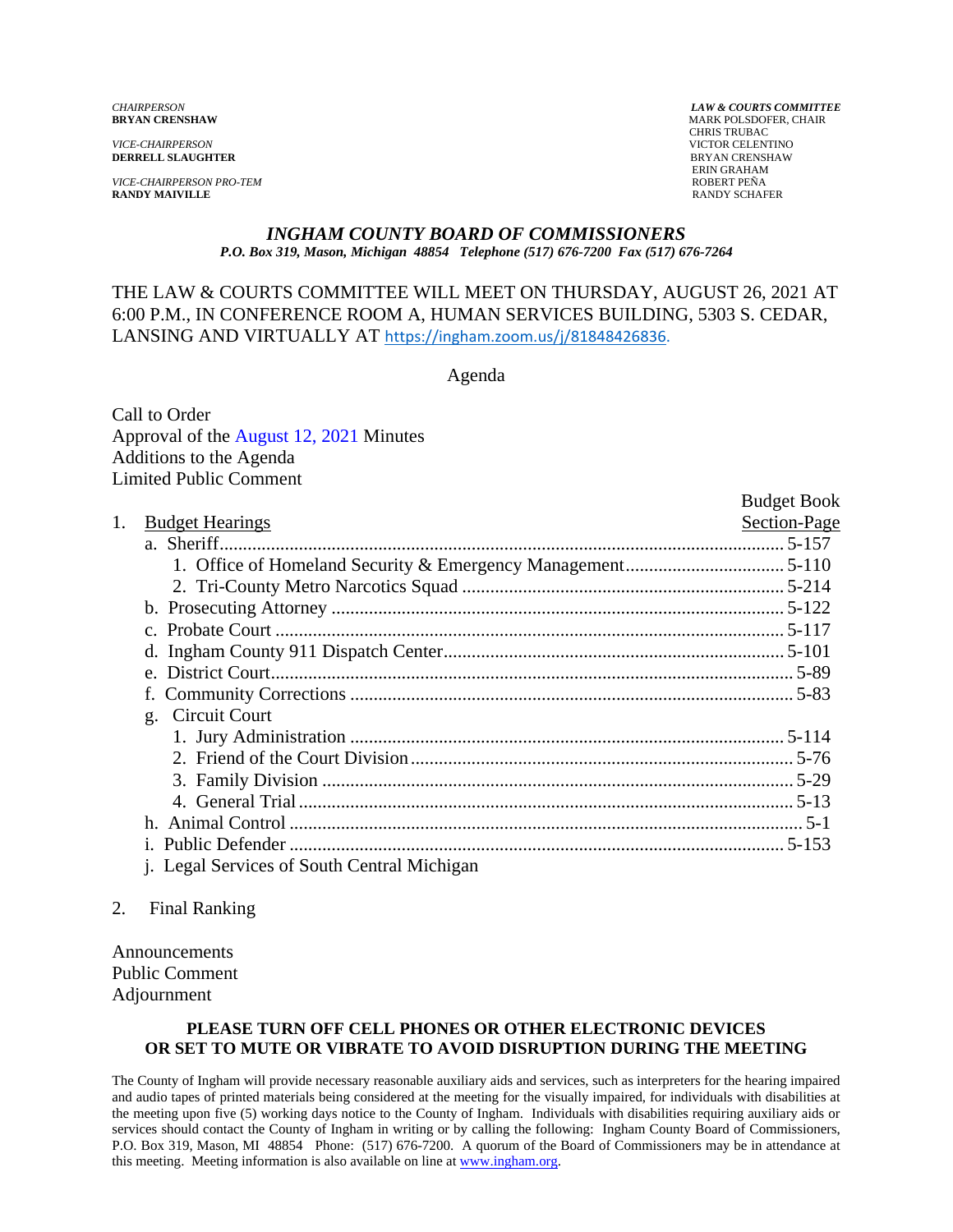## LAW & COURTS COMMITTEE August 12, 2021 Draft Minutes

- <span id="page-1-0"></span>Members Present: Polsdofer, Celentino, Crenshaw, Graham (Isabella County, Michigan), Peña, Schafer, and Trubac.
- Members Absent: None.
- Others Present: Sheriff Scott Wriggelsworth, Linda Vail, Major Darin Southworth, Morgan Cole, Barb Davidson, Heidi Williams, Julie Hill, Teri Morton, Mary Konieczny, and others.

The meeting was called to order by Chairperson Polsdofer at 6:00 p.m. in Conference Room A of the Human Services Building, 5303 S. Cedar Street, Lansing, Michigan. Virtual Public participation was offered via Zoom at https://ingham.zoom.us/j/87892762487.

### Approval of the July 15, 2021 Minutes

MOVED BY COMM. SCHAFER, SUPPORTED BY COMM. CELENTINO, TO APPROVE THE MINUTES OF THE JULY 15, 2021 LAW & COURTS COMMITTEE MEETING.

## THE MOTION CARRIED UNANIMOUSLY.

Additions to the Agenda

None.

## Limited Public Comment

Heidi Williams, Ingham County Animal Control Director, introduced Julie Hill, the recently hired Community Outreach Manager.

Ms. Hill stated she was excited to combine her passion for working with animals, and stated she was excited to explore grants, events, and other opportunities of which the new role entailed.

# MOVED BY COMM. SCHAFER, SUPPORTED BY COMM. CELENTINO, TO APPROVE A CONSENT AGENDA CONSISTING OF THE FOLLOWING ACTION ITEMS

- 2. Prosecuting Attorney's Office Resolution to Authorize an Agreement between the Michigan Department of Health and Human Services and the Ingham County Prosecutors Office Under the 2022 FY Stop Violence Against Women Grant
- 3. Public Defenders Office
	- a. Resolution to Authorize a Grant between the State of Michigan, Michigan Indigent Defense Commission (MIDC), Department of Licensing and Regulatory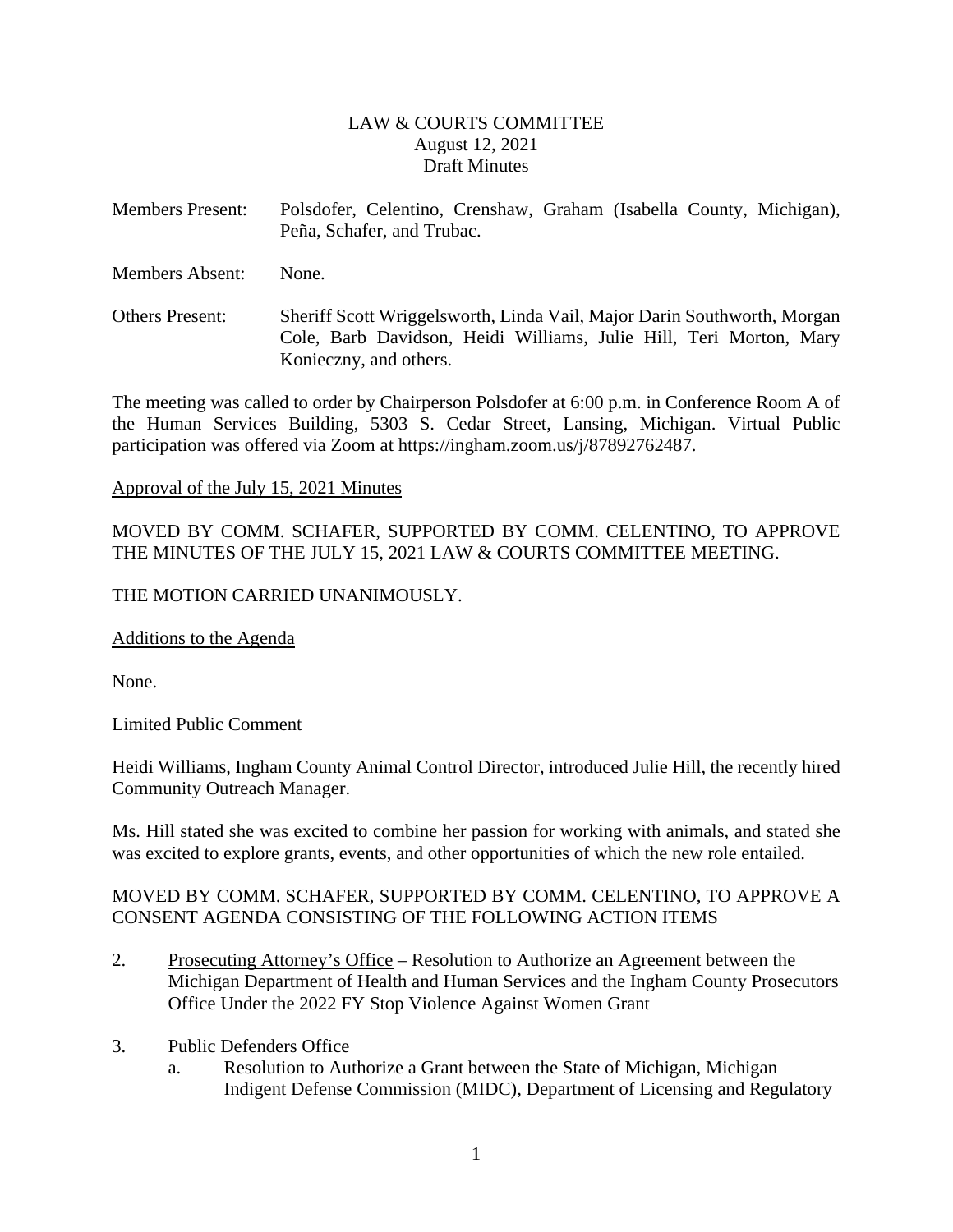Affairs (LARA) and Ingham County to Provide Funding to Assist the County in Complying with the Compliance Plan and Cost Analysis Approved by MIDC and Creating Two New Grant Funded Positions

- b. Resolution to Authorize the Office of the Public Defender to Accept Donations of Clothing for Their Clients
- 4. Animal Control and Shelter
	- a. Resolution to Approve the Creation of the Ingham County Animal Control Enforcement Division Within Ingham County Animal Control and Shelter
	- b Resolution to Modify the Public Hours of Operation for Ingham County Animal Control and Shelter
	- c. Resolution to Adopt an Ordinance Amending the Ingham County Animal Control Ordinance to Add Definitions in Article II, to Revise Provisions in Articles V and IX, and to Repeal Article VIII
- 5. Health Department
	- a. Resolution to Authorize an Agreement with MPHI
	- b. Resolution to Authorize Agreement with Safe Passages, dba Advance Peace
	- c. Resolution to Authorize an Agreement with Lansing Housing Commission
	- d. Resolution to Authorize Acceptance of Project Safe Neighborhoods Grant Funds from Battle Creek Community Foundation
	- e. Resolution to Authorize an Agreement with City of Lansing for Financial Support for Lansing/Ingham Peacemaker Fellowship® Implementation

# THE MOTION CARRIED UNANIMOUSLY.

# THE MOTION TO APPROVE THE CONSENT AGENDA CARRIED UNANIMOUSLY,

1. Probate Court – Resolution to Authorize Use of Contingency Funds for Temporary Wages and Visiting Judge Fees

# MOVED BY COMM. CRENSHAW, SUPPORTED BY COMM. CELENTINO, TO APPROVE THE RESOLUTION.

Commissioner Crenshaw asked Morgan Cole, Ingham County Probate Court, for additional logistics on accommodating the Visiting Probate Judge.

Mrs. Cole stated the Visiting Probate Judge would not be in the office when Judge Shauna Dunnings was in the office.

# THE MOTION CARRIED UNANIMOUSLY

6. 9-1-1 Dispatch Center – Dispatch Center Update

Barb Davidson, Ingham County 911 Director, provided an update in regards to the new technology implementation and the future plans for the old radio system.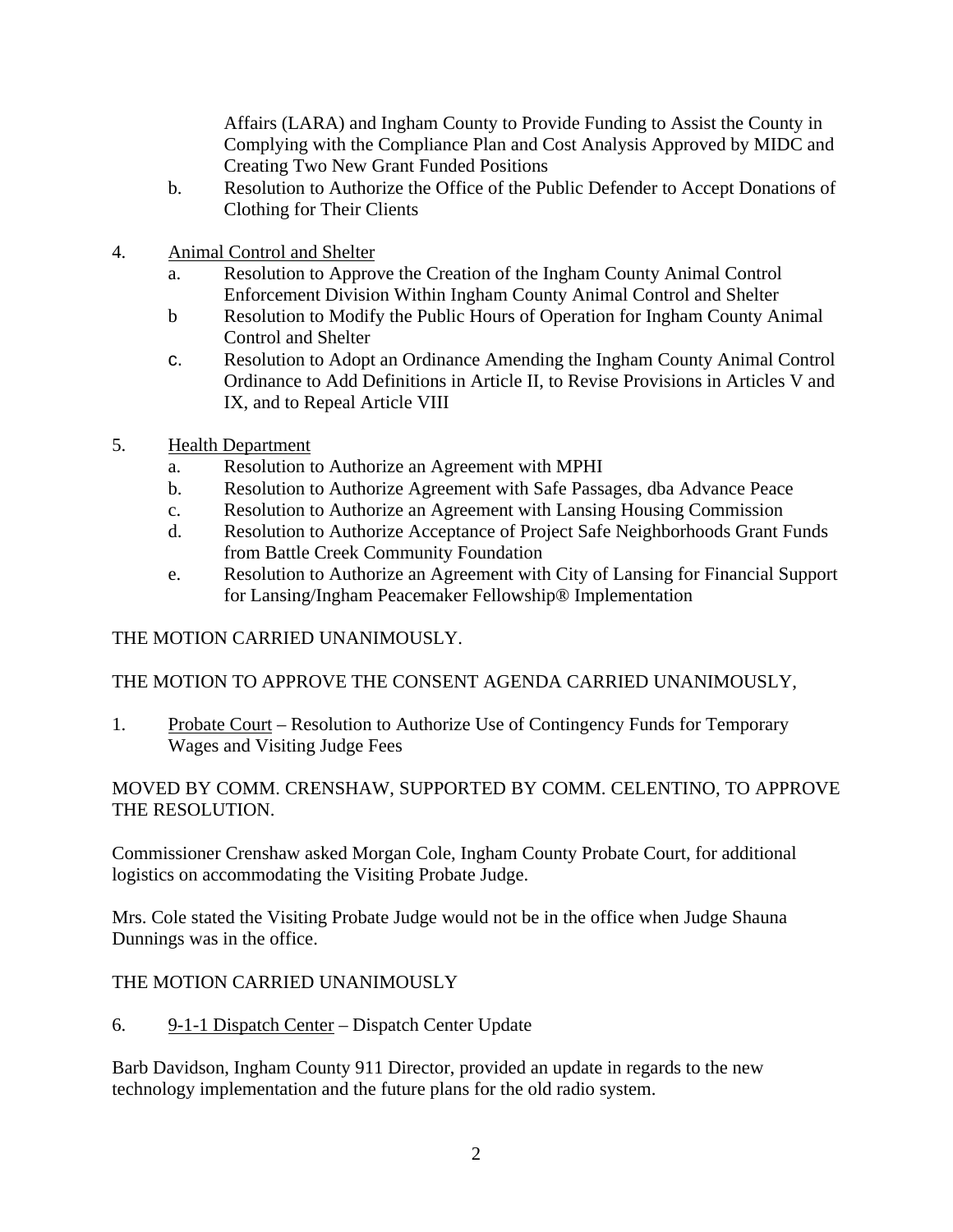Commissioner Crenshaw asked if non-law enforcement users had been advised as to when the cutover date will be.

Ms. Davidson stated that the cutover date of September 7, 2021 had not yet been finalized. She further stated all applicable parties would be notified once the date was confirmed.

Commissioner Schafer asked Ms. Davidson for how long the 9-1-1 Center would need the lease for the extra equipment.

Ms. Davidson stated she presumed the lease would likely need to extend through February 2022. She further stated the 9-1-1 Center was in the process of evaluating the lease as it related to the potential selling cost of the old gear.

Commissioner Schafer asked Ms. Davidson if the 9-1-1 Center would benefit from the support of individual Commissioners and the Board of Commissioners.

Ms. Davidson stated support would be much appreciated. She further stated the 9-1-1 Department had struggled with vendor pricing transparency.

Commissioner Schafer asked the Committee what the best way was to provide support.

Commissioner Crenshaw stated a resolution, or a letter on behalf on behalf of the Board of Commissioners would be helpful. He further stated the quickest way to get support at the State of Michigan level would be to send a letter to State Representatives on behalf of the Board of Commissioners.

## **Commissioner Crenshaw requested a letter be drafted and presented to him by the staff.**

Ms. Davidson stated that without a fee increase, the 9-1-1 Center's budget would be in the red.

Commissioner Celentino asked when House Bill 5026 would be introduced in the Michigan Legislature.

Ms. Davidson stated the upcoming 3G network decommission would prevent many people from connecting to 911. She further stated Capital Area Response (CARE) had been alerted as the organization provided donated phones to victims of domestic violence.

Commissioner Peña asked if the decommission was a national or state issue.

Ms. Davidson stated the carriers were decommissioning 3G networks across the nation.

Chairperson Polsdofer asked if the tower owner for the Dansville Tower and the department foresaw any potential issues in reinforcing the tower.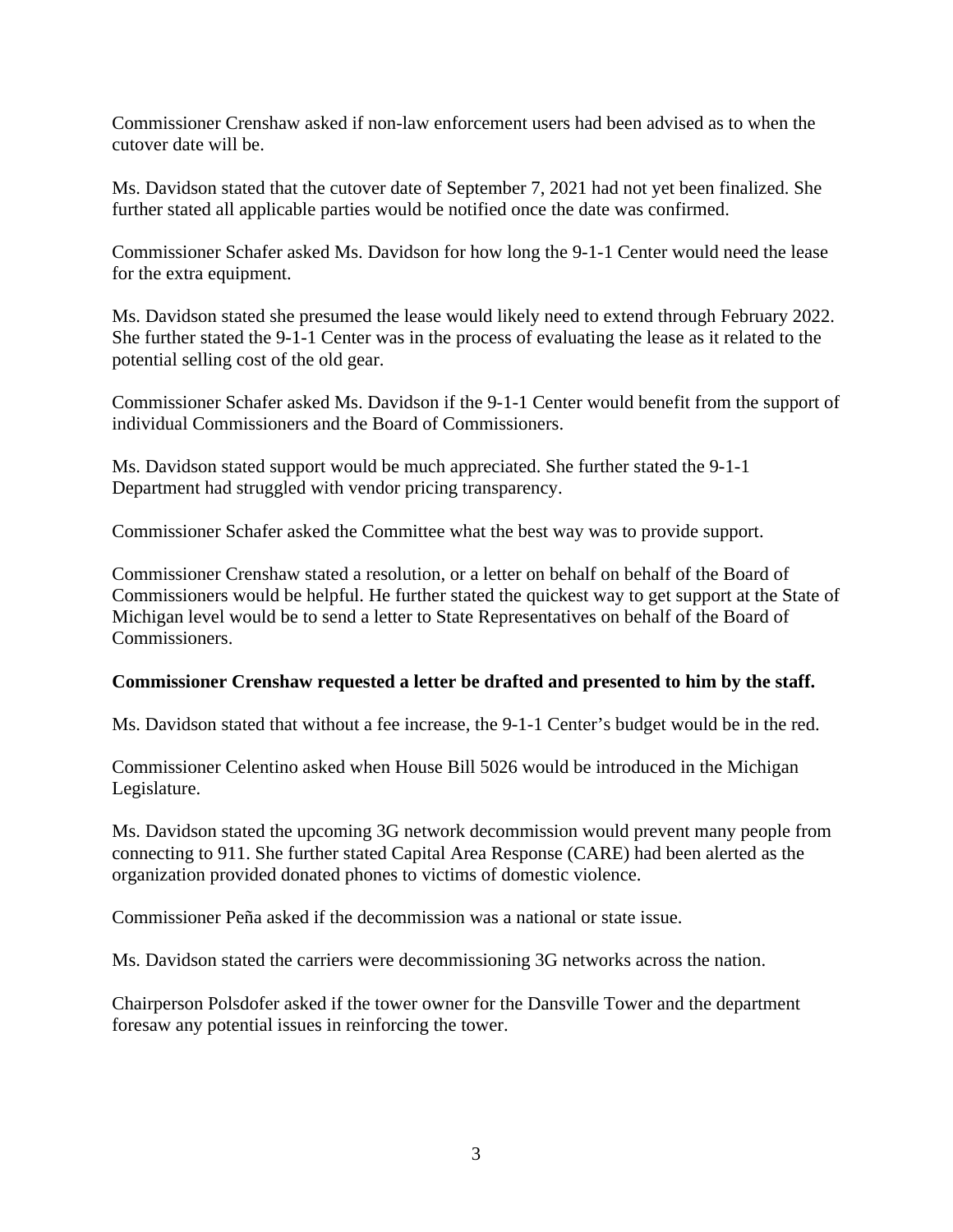Ms. Davidson stated she needed additional information from the tower owner before the 9-1-1 Center could make additional recommendations, and was waiting on a response from the owner.

Commissioner Graham asked if the phone carriers were alerting their customers to the changes in the network.

Ms. Davidson stated the carriers were alerting their customers. She further stated the larger concern was regarding prepaid phones.

Chairperson Polsdofer asked if texts were sent by the carriers.

Ms. Davidson stated she was unsure.

Discussion in regards to a variety of methods to raise awareness of the 3G changes.

# 7. Health Department/Sheriff's Office – Jail Medical Update (*Discussion*)

Sheriff Scott Wriggelsworth, County Sheriff, provided an update in regards to the vacant positions in the Jail Medical Clinic.

Sheriff Wriggelsworth stated this was the third time he has come to the Board of Commissioners with this issue.

Linda Vail, Ingham County Health Department Director, provided an update in regards to the challenges with filling the vacant positions in the Jail Medical Clinic.

Sheriff Wriggelsworth provided information on the variety of complexities that are involved when working as Jail Medical staff. He further stated he is requesting the Board of Commissioners provide a better solution.

Commissioner Schafer asked if additional Full Time Employee (FTE) positions would assist with the staffing shortage.

Ms. Vail stated they were unable to fill or retain the current FTE positions.

Chairperson Polsdofer asked if there was a general timeframe for job retention in regards to the current vacancies.

Ms. Vail stated she did not have the exact data.

Sheriff Wriggelsworth listed the current job vacancies in the Jail Medical Clinic.

Ms. Vail stated she was in the process of hiring and credentialing employees. She further described the challenges with providing temporary employees and other employees due to the medical staffing shortage that Ingham County currently had.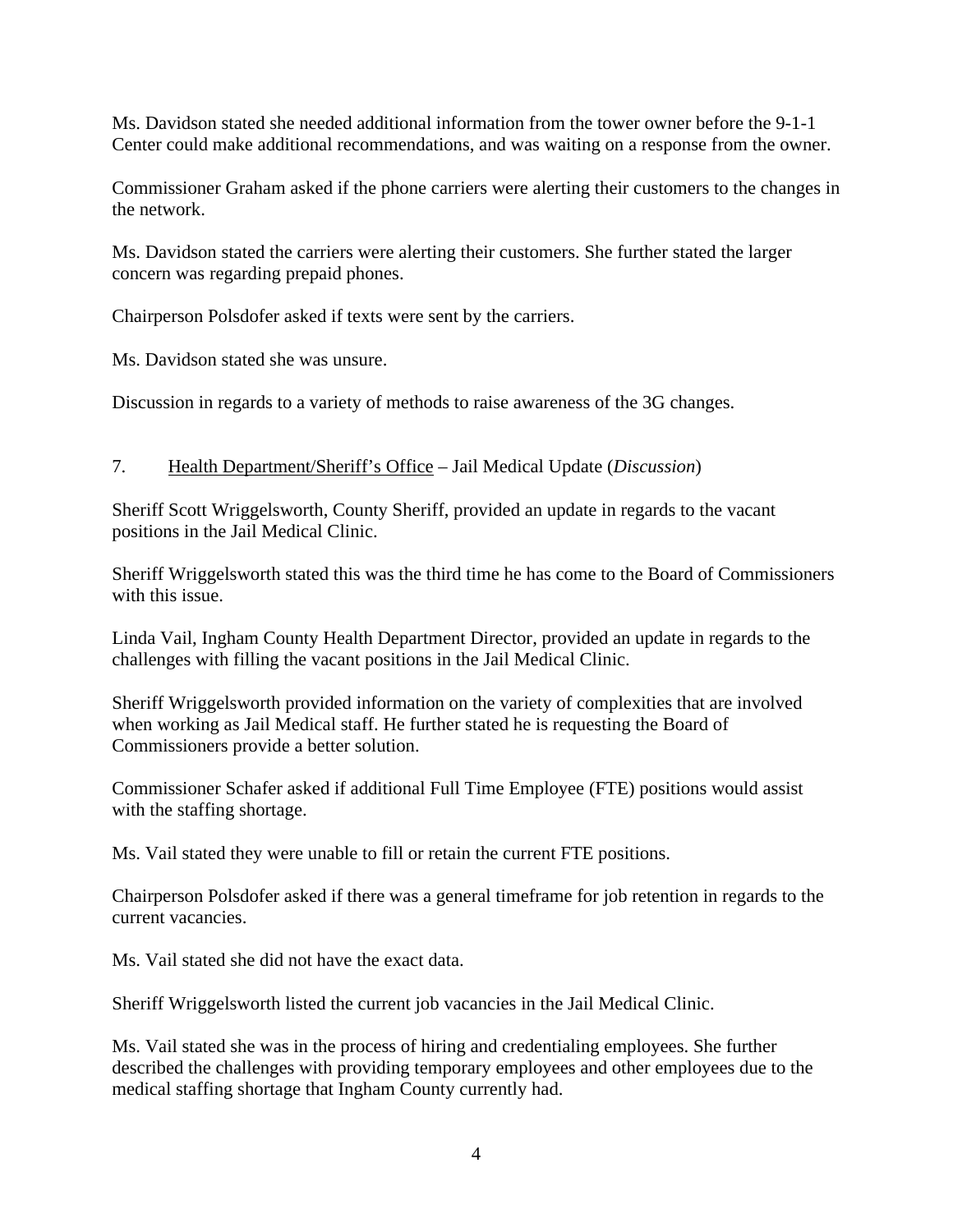Commissioner Celentino asked if the staffing issues were due to the pandemic.

Ms. Vail stated this has been a long-term issue that had existed well before the pandemic.

Commissioner Celentino asked if the pay was competitive for the specific positions that needed to be filled.

Ms. Vail stated the pay was not the issue. She further stated the jobs were dangerous, and did not have as much appeal as other medical provider positions.

Commissioner Celentino stated he was against privatization. He further stated the previous attempts to remedy staffing shortages were insufficient and suggested the other committees could have the ability to listen and provide ideas the Law and Courts Committee might not have thought of.

Sherriff Wriggelsworth stated that any options that were available to consider should be considered.

Ms. Vail stated she felt that she had failed and was a failure even though she and her team had worked so hard. She further stated the staffing vacancies were putting patient safety at risk, and needed an answer on how to fix it.

Chairperson Polsdofer stated he did not believe Ms. Vail has failed.

Commissioner Trubac stated there was a lot of information that was presented without opportunities. He further stated there must be an option to find skilled labor and asked if a consultant might be able to identify the issue and opportunity.

Sheriff Wriggelsworth stated there was no perfect fix. He further stated there is no other Jail that has a partnership with their Health Department.

Ms. Vail stated she believed no other Jail in the State of Michigan had a partnership with their Health Department.

Chairperson Polsdofer asked if there was potential to create a hybrid system of County and private contracted employees.

Sheriff Wriggelsworth stated he was nervous to suggest potential solutions and privatization due to the previous conversations the Board of Commissioners had regarding the issue. He further stated the current staff had worked very hard and this conversation was in no way a discredit to the effort and attention they had put into their jobs.

Major Darin Southworth, Chief Deputy Sheriff, stated his agreement with all that Ms. Vail had stated. He further stated one of the problems with finding people to hire existed due to the lack of